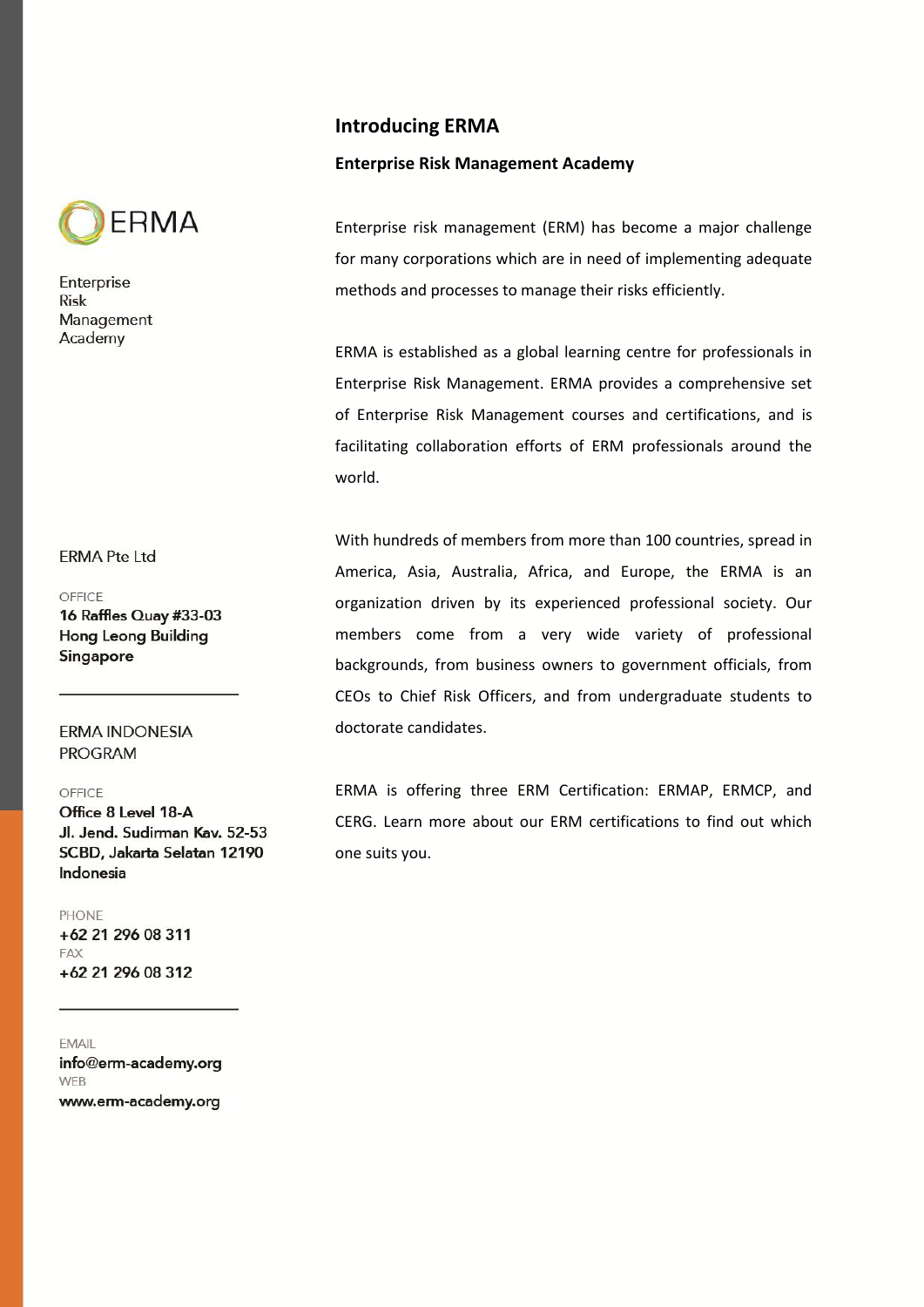

## **ERMA Pte Ltd**

#### OFFICE

16 Raffles Quay #33-03 **Hong Leong Building** Singapore

## **ERMA INDONESIA PROGRAM**

### OFFICE

Office 8 Level 18-A Jl. Jend. Sudirman Kav. 52-53 SCBD, Jakarta Selatan 12190 Indonesia

#### **PHONE**

+62 21 296 08 311 **FAX** +62 21 296 08 312

### **FMAIL** info@erm-academy.org **WEB**

www.erm-academy.org

# **Governance**

The organization of ERMA consists of 3 bodies: Certification Board, Advisory Board, and Executive Board. This board structure is developed to ensure the effectiveness and the independence of ERMA as a certification body.

## **Certification Board**

ERMA Certification Board is a body appointed by the Chairman, that acts as an independent standards-setting agency within ERMA. The Certification Board's objective is to develop and determine globallyaccepted competency standards to be used as ERMA's global standards. It also has the responsibility to grant or deny certification applications for three levels of ERMA certifications.

## **Advisory Board**

ERMA Advisory Board, consisted of leaders and experts in risk management from around the world. Their experience and insight guide ERMA in specific issues associated with different areas of risk management. The formation of the Advisory Board is aimed to help ERMA in keeping itself abreast of risk management development and practices from all over the world. By tapping the knowledge and expertise of distinguished panel members consisted of thought leaders and leading practitioners, with different backgrounds from all parts of the world, ERMA will have a very strong and comprehensive global perspective on the various aspect of Risk Management.

## **Executive Board**

ERMA Executive Board is the management arm of ERMA. The Executive Board designs and executes ERMA programs in every country of operations. It consists of ERMA key partners from each region, and coordinated through ERMA Global, ensuring that ERMA remains responsive to the evolving needs of risk professionals at both the global and regional scope.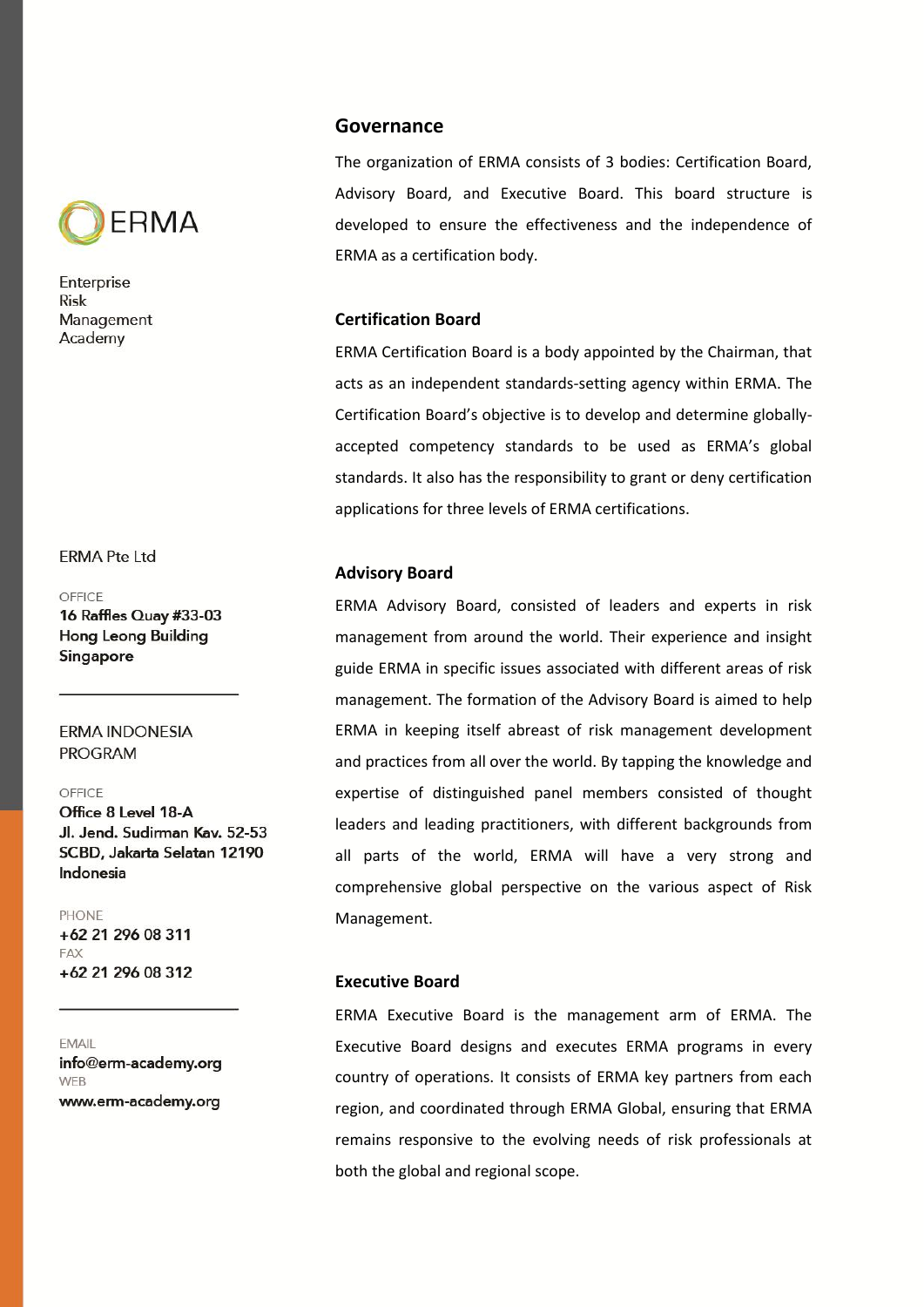

# **ERMA Board**

Comprised of prominent global professionals, practitioners and academicians, our board members are chosen to reflect a broad range of professional and scientific expertise, with all members having a strong and vast exposure to Enterprise Risk Management.

# **Chairperson**



Antonius Alijoyo *Chairperson, ERMA*

# **Certification Board**



Timothy J Corbett *Board Member, ERMA Certification Board*



Douglas Bongartz-Renaud *Board Member, ERMA Certification Board*



Alan Simmonds *Board Member, ERMA Certification Board*

## **ERMA Pte Ltd**

## OFFICE

16 Raffles Quay #33-03 **Hong Leong Building** Singapore

## **ERMA INDONESIA PROGRAM**

## OFFICE

Office 8 Level 18-A Jl. Jend. Sudirman Kav. 52-53 SCBD, Jakarta Selatan 12190 Indonesia

# **PHONE**

+62 21 296 08 311 FAX +62 21 296 08 312

EMAIL info@erm-academy.org **WEB** www.erm-academy.org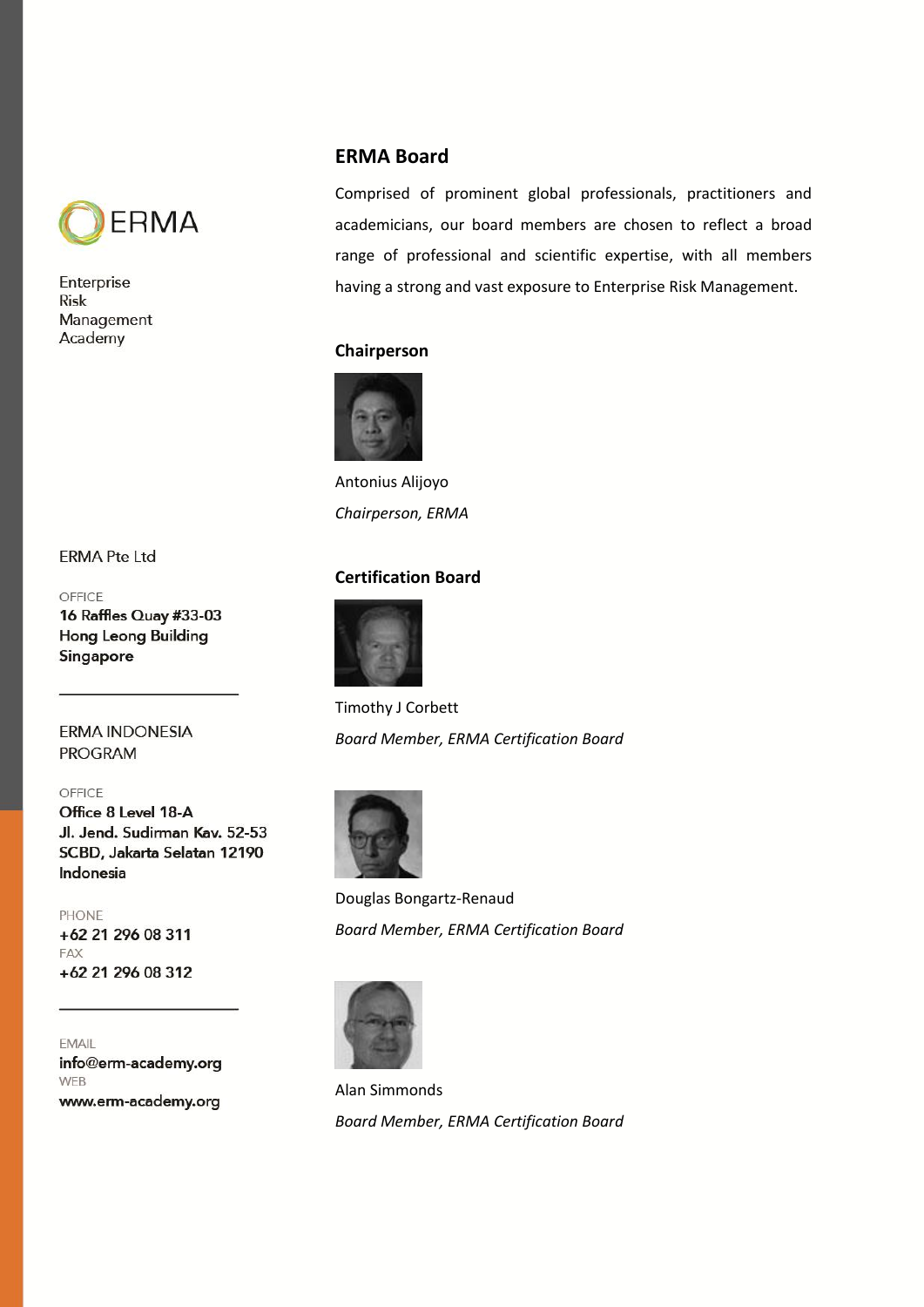

# **Advisory Board**



Colin Adams *Board Member, ERMA Advisory Board*



Martin Loosemore *Board Member, ERMA Advisory Board*

# **ERMA Pte Ltd**

### OFFICE

16 Raffles Quay #33-03 **Hong Leong Building** Singapore

**ERMA INDONESIA PROGRAM** 

## OFFICE

Office 8 Level 18-A Jl. Jend. Sudirman Kav. 52-53 SCBD, Jakarta Selatan 12190 Indonesia

### **PHONE**

+62 21 296 08 311 FAX +62 21 296 08 312

EMAIL info@erm-academy.org **WEB** www.erm-academy.org

Yves Guerard *Board Member, ERMA Advisory Board*

## **Executive Board**



Wee Hock Kee *Chairperson, ERMA Asia*



Arvinda Tripradopo *Director, ERMA*